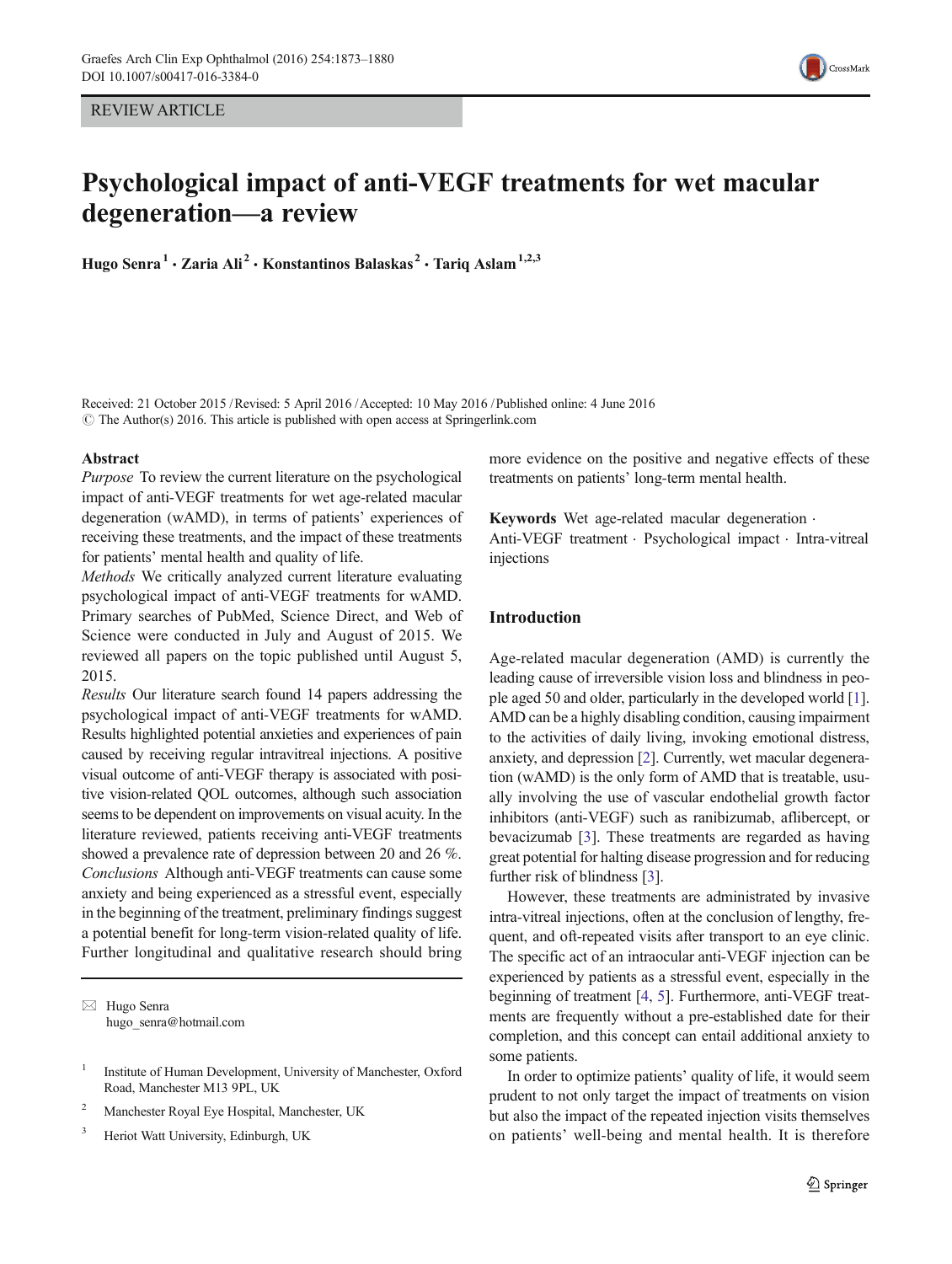crucial to understand how patients experience these invasive treatments and how they manage any related anxieties. Additionally, it is relevant to investigate the separate issue of whether the protective effect that these treatments have on vision is also followed by any benefits on patients' mental health and quality of life, or if the treatment benefits are exclusive to patients' vision. Both questions are of importance for everyday clinical management of these patients, but unfortunately both are still poorly answered due to paucity of relevant research.

# Methods

With this review, we want to critically analyze the current literature on the psychological impact of anti-VEGF treatments for wAMD. We selected all studies that fulfilled the following inclusion criteria: articles published in English; peer-reviewed articles; studies of adults with wAMD; studies addressing anti-VEGF treatments for wAMD; studies focused on the psychological and psychosocial implications of receiving anti-VEGF treatments for wAMD including the experience of receiving treatment, quality of life, anxiety, stress, and depression. We only considered studies investigating psychological consequences of receiving anti-VEGF injections for wAMD. Studies addressing the psychological impact of wAMD without controlling for intravitreal injections or studies conducted with patients who did not receive these treatments were excluded. We also excluded studies exclusively focused on pain levels induced by anti-VEGF injections or on factors associated with pain caused by injections because we do not consider pain as a psychological variable and therefore it cannot be regarded as part of the psychological impact of anti-VEGF treatment. Systematic reviews were considered in this review as they summarize pre-existent literature and evidence on the topic.

Two authors (H.S. and Z.C.A.) systematically conducted a search of electronic databases (PubMed, Web of Science, and Science Direct) to retrieve all articles published up to August 5, 2015. We searched these databases using terms that are often used in literature to designate AMD, anti-VEGF treatments and its psychological impact, including "macular degeneration" and "anti-VEGF"; "macular degeneration" and "psychological"; "macular degeneration" and "depression"; "macular degeneration" and anxiety"; "anti-VEGF" and "experience"; "anti-VEGF" and "psychological"; "anti-VEGF and "depression"; "anti-VEGF" and "anxiety"; "anti-VEGF" and "quality of life"; "intravitreal" and "anxiety"; "intravitreal" and "depression"; "intravitreal" and "psychological"; "intravitreal" and "quality of life". Additional sources were identified through cited and citing articles.

Two authors (H.S. and Z.C.A.) independently reviewed titles and abstracts and then the full-text articles to identify the eligible studies. Results of both researchers were compared, and clearly non-eligible studies were excluded. Then, duplicates were removed from the list. Next, the same researchers read the abstracts of the remaining articles to determine whether they met inclusion criteria. Abstracts providing sufficient detail for exclusion were removed, and the remaining full-text articles were retrieved. Full-text articles were read to determine inclusion, and disagreements were resolved via consensus and returning to the articles. Data were analyzed and summarized using a specific table (Table [1](#page-2-0)).

# Results

Figure [1](#page-4-0) describes the process of study selection. We identified 282 articles from the databases, of which 195 were excluded on the basis of title review, leaving 87 articles. Of 87 articles, we excluded 35 for being duplicates and 40 for not meeting our eligibility criteria, with 12 articles remaining for review. Reference lists were reviewed using the same process, and two additional articles were identified for inclusion, leaving a final list of 14 articles to be reviewed [\[4](#page-7-0)–[17\]](#page-7-0). The main reasons for not meeting the eligibility criteria of this review were samples not exclusively composed of patients with wAMD, studies about the psychological impact of anti-VEGF in other medical conditions, or studies exclusively focused on other consequences of wAMD such as pain or on the effect of anesthetics on pain levels experienced by patients.

Table [1](#page-2-0) summarizes all articles included in the current review. The year of publication ranges from 2009 to 2015. Six articles reported observational non-interventional studies [\[10](#page-7-0)–[14,](#page-7-0) [17\]](#page-7-0) and three articles reported qualitative studies [[5,](#page-7-0) [7,](#page-7-0) [9\]](#page-7-0). The remaining articles reviewed were one systematic review [[4\]](#page-7-0), one prospective clinical survey [\[6](#page-7-0)], one prospective cases series case series study [\[8](#page-7-0)], one cross-sectional study [[15](#page-7-0)], and one longitudinal study [\[16\]](#page-7-0). With regards to the type of anti-VEGF treatment received by patients, ranibizumab was used in eight studies [[6,](#page-7-0) [8](#page-7-0)–[13](#page-7-0), [15](#page-7-0)], while bevacizumab was only used in two studies [[7,](#page-7-0) [17](#page-7-0)]. One study used ranibizumab and bevacizumab [\[16](#page-7-0)] and two other studies did not state which type of anti-VEGF had been administrated to patients [[5](#page-7-0), [14\]](#page-7-0). The systematic review reported studies in which ranibizumab and bevacizumab were used [\[4\]](#page-7-0). Studies included in this review investigated the psychological impact of anti-VEGF treatments by exploring one of the following topics: (1) Patients' experiences or perspectives of the process of receiving anti-VEGF treatments for wAMD [\[4](#page-7-0)–[9\]](#page-7-0); (2) Longer-term impact of anti-VEGF treatments on patients' quality of life [[10](#page-7-0)–[13](#page-7-0)]; and (3) Depression/anxiety after receiving anti-VEGF treatments for wAMD [\[14](#page-7-0)–[17\]](#page-7-0).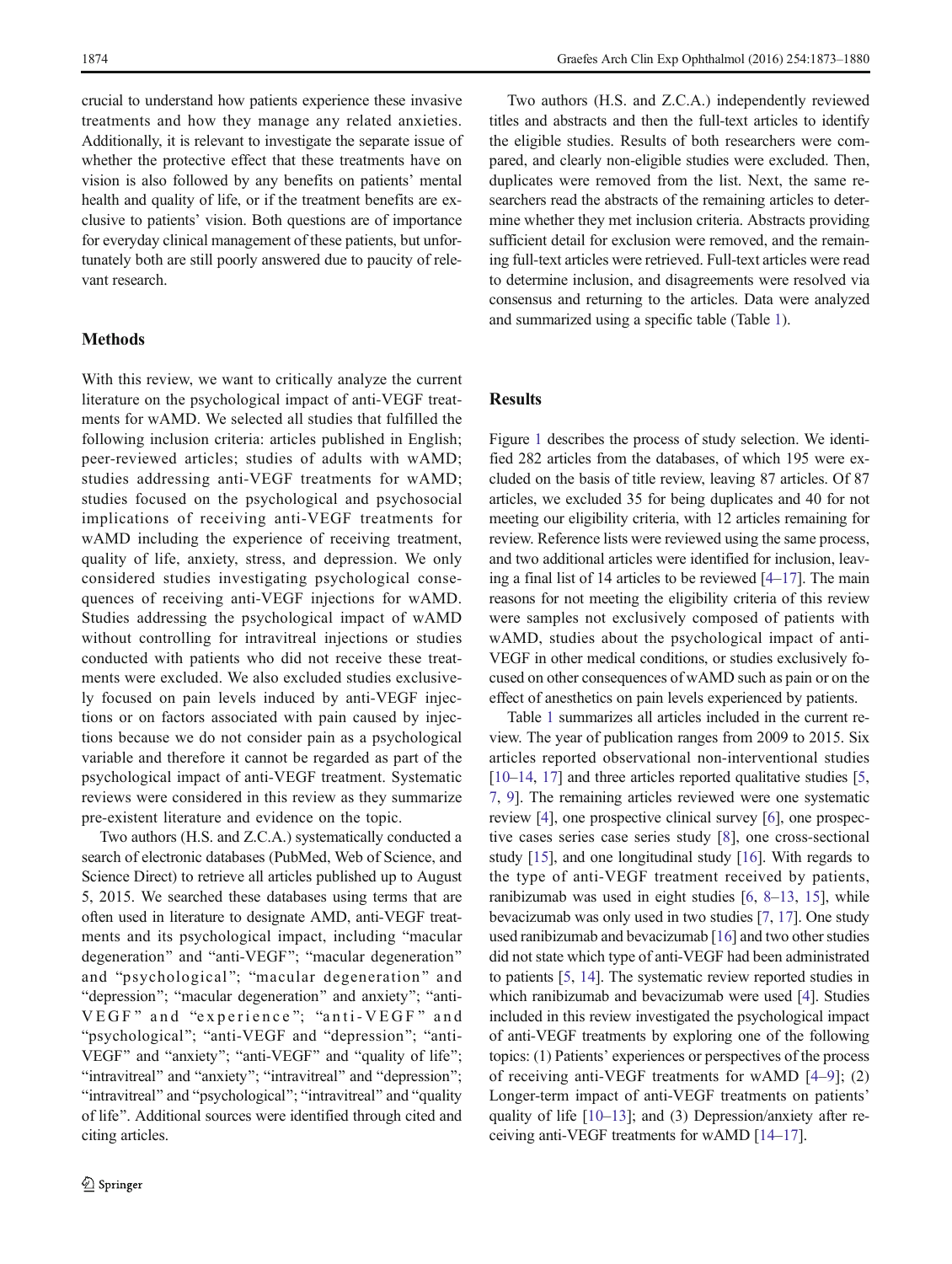<span id="page-2-0"></span>

| Table 1                     | Studies on psychological impact of anti-VEGF treatments for wAMD         |                        |                                                               |                                                  |                                                                                           |                                                                                                                                                              |                                                                                                                                                                                                                                                                                                                                                          |
|-----------------------------|--------------------------------------------------------------------------|------------------------|---------------------------------------------------------------|--------------------------------------------------|-------------------------------------------------------------------------------------------|--------------------------------------------------------------------------------------------------------------------------------------------------------------|----------------------------------------------------------------------------------------------------------------------------------------------------------------------------------------------------------------------------------------------------------------------------------------------------------------------------------------------------------|
| Reference                   | Topic                                                                    | publication<br>Year of | Type of anti-<br>treatment<br><b>VEGF</b>                     | Study design                                     | No. of patients                                                                           | Outcome measure/s                                                                                                                                            | Key findings                                                                                                                                                                                                                                                                                                                                             |
| Boyle et al. [4]            | Experience of<br>anti-VEGF<br>receiving<br>treatment                     | 2014                   | Studies reviewed<br>bevacizumab<br>ranibizumab<br>used<br>and | Systematic<br>review                             | Total number of<br>patients from<br>reviewed -<br>all studies<br>582                      | Reasons for patient fear associated with<br>Additional factors influencing level of<br>undergoing anti-VEGF treatment<br>Reasons for pain/discomfort<br>pain | change in VA, and number of previous injections<br>Common reasons include the thought of having an<br>Different stages of the procedure produce varying<br>Pain experienced varies with demographics,<br>Anticipated discomfort is often greater<br>levels of patient discomfort<br>than actual discomfort.<br>injection,                                |
| McCloud et al. [5]          | Experience of<br>anti-VEGF<br>receiving<br>treatment                     | 2014                   | Not stated                                                    | Qualitative                                      | 34                                                                                        | Patients experience via qualitative<br>interviews                                                                                                            | participants: cautious optimism, enduring, adaptation,<br>Four major themes arose from the narratives of the<br>fear of losing eyesight and fear of the unknown<br>and profound loss                                                                                                                                                                     |
| Chua et al. [6]             | perspective of<br>treatment for<br>anti-VEGF<br><b>WAMD</b><br>Patients' | 2009                   | Ranibizumab                                                   | clinical survey<br>Prospective                   | 100                                                                                       | levels of discomfort, anxiety and fear<br>A validated questionnaire covering the                                                                             | 53 % of patients reported that anti-VEGF injections were<br>The great majority of patients were neither anxious nor<br>a less fearful experience than they expected<br>fearful after the first injection                                                                                                                                                 |
| Henriksen and<br>Adhami [7] | Experience of<br>anti-VEGF<br>receiving<br>treatment                     | 2010                   | Bevacizumab                                                   | Qualitative                                      | $\overline{10}$                                                                           | Interviews relied on one open question<br>and analyzed based on Giorgi's<br>phenomenological analysis                                                        | safety and treatment, previous experiences and fears of<br>fear / discomfort; subjective expectations regarding<br>vision; confidence in the care. These areas were<br>Findings highlighted four major problem areas:<br>associated with<br>information;                                                                                                 |
| Tailor et al. [8]           | Experience of<br>receiving<br>anti-VEGF<br>treatment                     | 2011                   | Ranibizumab                                                   | consecutive<br>case series<br>Prospective        | 42                                                                                        | experiences of anti-VEGF injections<br>Specific questionnaire designed to<br>capture the detail of patients'                                                 | Needle entry, drape application, cutting of drape, insertion<br>Patients reported different levels of discomfort according<br>of speculum and waiting for injection were the stages<br>of injection procedure that patients scored as more<br>the stage of the intravitreal injection procedure<br>pain and losing eyesight<br>$\boldsymbol{\mathsf{c}}$ |
| Thetford et al. [9]         | receiving anti-<br>Experience of<br>treatment<br>VEGF                    | 2013                   | Ranibizumab                                                   | Qualitative                                      | 22                                                                                        | Interpretative Method (BNIM) using<br>Qualitative narrative interviews using<br>the Biographical Narrative<br>a single opening question                      | Findings highlighted four key themes: anxiety and fear of<br>the unknown; the injection procedure; side effects; and<br>Needle entry, instillation of eye drops, and removal of the<br>surgical drape were the patients' most frequent causes<br>unpleasant and with higher discomfort<br>service delivery                                               |
| Wang et al. [10]            | anti-VEGF on<br>quality of life<br>Impact of                             | 2015                   | Ranibizumab                                                   | interventional<br>Observational<br>study<br>non- | Total number of<br>3-month follow-<br>initially-80<br>patients<br>$\tau\tau$ - $\tau\tau$ | NEI-VFQ scores at baseline and at<br>3 months                                                                                                                | Better visual function scores were associated with higher<br>scores on the overall NEI VFQ-25<br>of discomfort                                                                                                                                                                                                                                           |
| Finger et al. [11]          |                                                                          | 2013                   | Ranibizumab                                                   | Observational                                    |                                                                                           | Patients' VRQoL using the NEI-VFQ                                                                                                                            | It was found that the improvements in BCVA and VRQoL<br>could not be maintained at the 12-month follow-up                                                                                                                                                                                                                                                |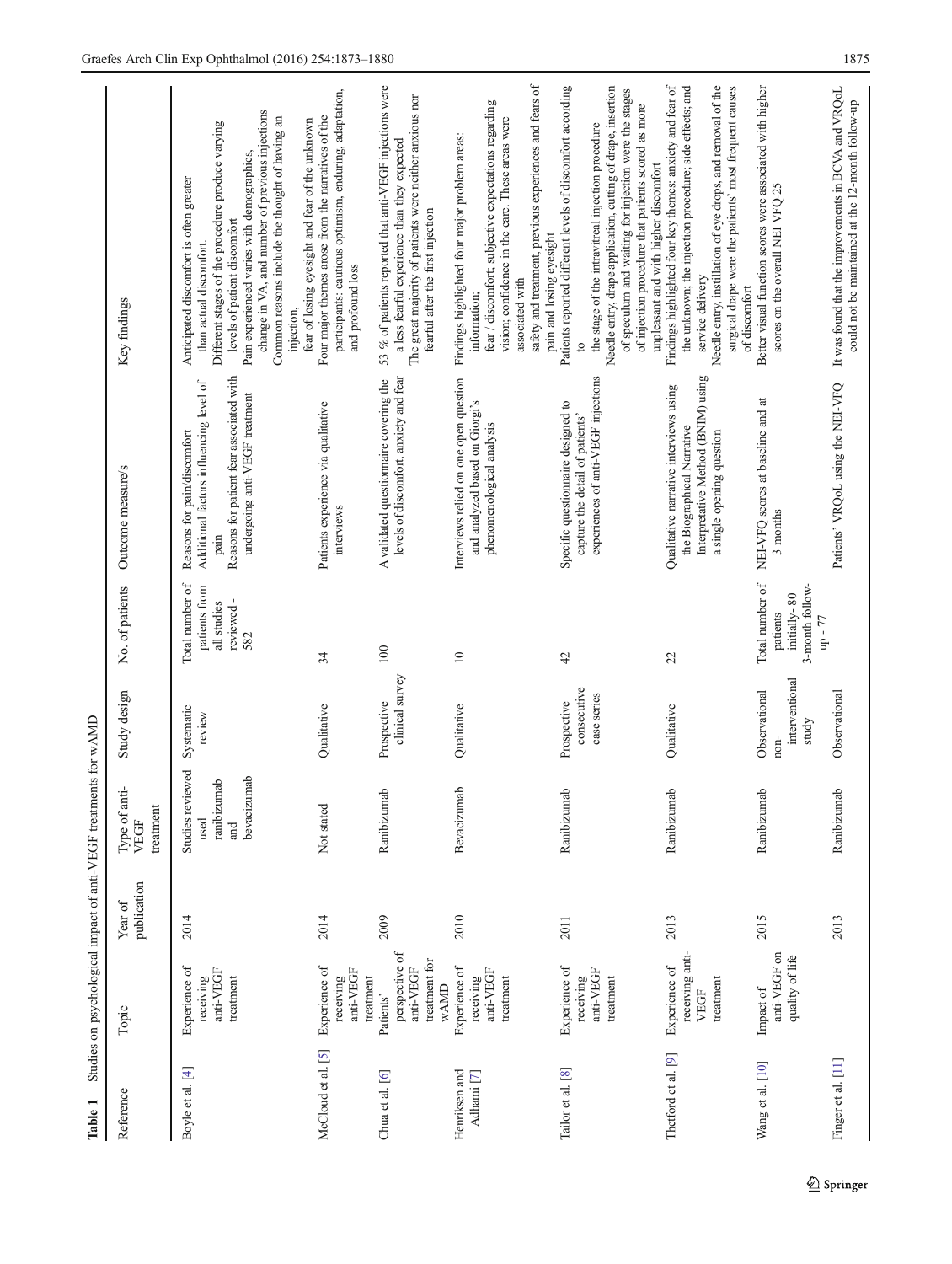| Table 1 (continued) |                                                      |                        |                                             |                                                  |                                                                                                                                  |                                                                                                                                                                               |                                                                                                                                                                                                                                                                                        |
|---------------------|------------------------------------------------------|------------------------|---------------------------------------------|--------------------------------------------------|----------------------------------------------------------------------------------------------------------------------------------|-------------------------------------------------------------------------------------------------------------------------------------------------------------------------------|----------------------------------------------------------------------------------------------------------------------------------------------------------------------------------------------------------------------------------------------------------------------------------------|
| Reference           | Topic                                                | publication<br>Year of | Type of anti-<br>treatment<br>VEGF          | Study design                                     | No. of patients                                                                                                                  | Outcome measure/s                                                                                                                                                             | Key findings                                                                                                                                                                                                                                                                           |
|                     | anti-VEGF on<br>quality of life<br>Impact of         |                        |                                             | interventional<br>study<br>non-                  | initially - 3470<br>4-month follow-<br>Total number of<br>follow-up -<br>up - 3124<br>patients<br>12-month<br>2587               |                                                                                                                                                                               |                                                                                                                                                                                                                                                                                        |
| Finger et al. [12]  | anti-VEGF on<br>quality of life<br>Impact of         | 2014                   | Ranibizumab                                 | interventional<br>Observational<br>study<br>non- | Total number of<br>6-month follow-<br>initially - 169<br>follow-up -<br>up - 138<br>patients<br>$12$ -month<br>120               | The VRQoL as measured by the IVI<br>Accessing Information, Mobility<br>using its three subscales:<br>Emotional Well-being                                                     | A change in VA of the treated eye directly influenced the<br>reported ability to read and access information, as well<br>patients VRQoL irrespective of whether the better or<br>Improvement in VA lead to an improvement of self-<br>as emotional well-being<br>worse eye was treated |
| Inoue et al. [13]   | anti-VEGF on<br>quality of life<br>Impact of         | 2014                   | Ranibizumab                                 | interventional<br>Observational<br>study<br>non- | $follow-up -49$<br>3-month follow-<br>up - 54 pa-<br>patients<br>$12$ -month<br>tients                                           | LogMAR visual acuity and NEI VFQ-<br>25 scores preoperatively and post-<br>operatively                                                                                        | Improved visual acuity at 12 months was associated with<br>IVR treatment resulted in a higher postoperative NEI<br>a greater improvement in NEI VFQ-25<br>VFQ-25 score                                                                                                                 |
| Casten et al. [14]  | Depression after<br>anti-VEGF<br>receiving           | 2010                   | Not stated                                  | interventional<br>Observational<br>study<br>non- | 51                                                                                                                               | injections and obstacles to treatment<br>NEI-VFQ subscale score for near and<br>Subjective opinion of how helpful<br>distance vision at baseline and<br>3 months later        | Depression was unrelated to changes in NEI-VFQ or ob-<br>20 % of patients had clinically significant depressive<br>Those with depression were found to have a greater<br>stacles to treatment<br>decline in vision<br>symptoms                                                         |
| Lee et al. [15]     | Depression after<br>anti-VEGF<br>receiving           | 2013                   | Ranibizumab                                 | Cross-sectional                                  | 107                                                                                                                              | Prevalence of depression using geriatric<br>depression scale                                                                                                                  | With older age, the severity of depression also increases<br>It was suggested that age be the most important factors<br>The prevalence of depression was 26.2 % with AMD<br>associated with depression in AMD.                                                                         |
| Sloan et al. [16]   | Depression after<br>anti-VEGF<br>receiving           | 2014                   | Ranibizumab and Longitudinal<br>bevacizumab |                                                  | therapy group<br>control group<br>Sample size for<br>$(n = 13,258)$<br>$(n = 13,258)$<br>depression<br>No treatment<br>anti-VEGF | Need for admission to a long-term care<br>with depression during the follow-up<br>period (measure or method not stat-<br>Number of patients newly diagnosed<br>facility<br>ල් | A new diagnosis of depression during the follow-up pe-<br>difference between those who had anti-VEGF treat-<br>riod was found to be 2 %. There was no statistical<br>ment, and those who did not                                                                                       |
| Segal et al. [17]   | Anxiety related<br>anti-VEGF<br>receiving<br>$\circ$ | 2015                   | Bevacizumab                                 | interventional<br>Observational<br>study<br>non- | 225                                                                                                                              | Pre-procedural anxiety using VASA<br>Post procedural pain using VAS                                                                                                           | Positive correlation between increased pre-procedural<br>Correlation between surgeon and perceived pain in<br>anxiety and perceived pain<br>intravitreal injections                                                                                                                    |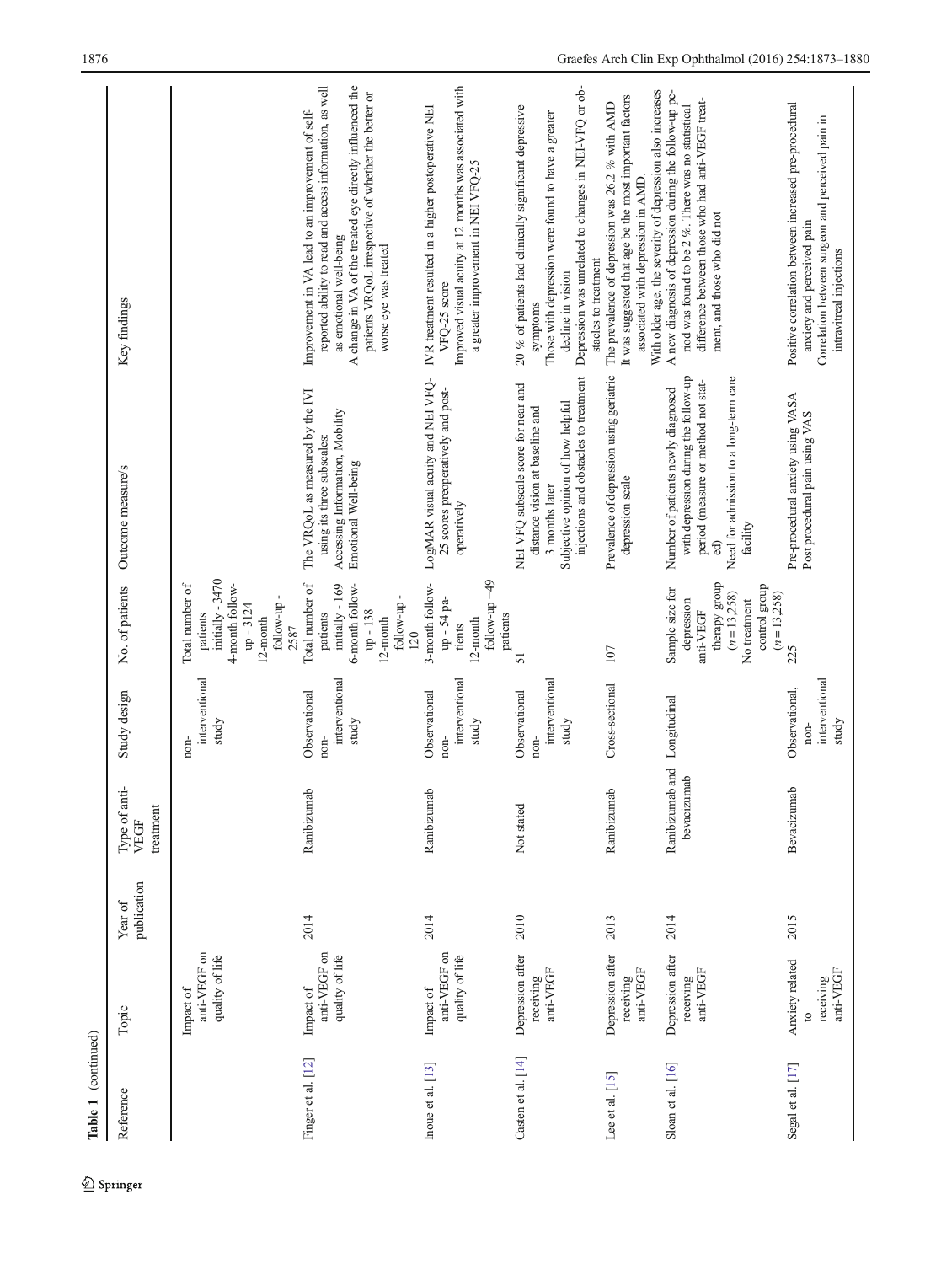<span id="page-4-0"></span>



# Patients' experiences of the process of receiving anti-VEGF treatments for wAMD

Our review found six articles on patients' experiences or perspectives of receiving anti-VEGF treatments for wAMD [[4](#page-7-0)–[9](#page-7-0)]. Findings generally highlighted frequent experiences of discomfort and fear associated with receiving anti-VEGF treatment over time [\[4,](#page-7-0) [5,](#page-7-0) [7](#page-7-0)–[9](#page-7-0)]. The aspects of the treatment in which patients reported more discomfort were: needle entry; application of drops; insertion of speculum; waiting for injection; experiences of pain, fear of losing sight, fear for the unknown, and side effects. The most recent study we found on patient experiences of anti-VEGF highlighted the complexity and diversity of patients' experiences of treatment. This study suggested, for the first time, patients' "cautious optimism" as a valid response to treatment success. However, one study found that discomfort and fearful experiences were mainly circumscribed to the first injection and strongly related to the patients' previous expectations of treatment [[6](#page-7-0)]. Finally, the systematic review on the experiences of anti-VEGF treatments [\[4\]](#page-7-0) included four studies that were also analyzed by us [\[6](#page-7-0)–[9](#page-7-0)] and six other studies focused on pain levels caused by anti-VEGF treatment and the effect of anesthetics on pain experienced by patients [\[8,](#page-7-0) [18](#page-7-0)–[22](#page-7-0)]. Findings highlighted the fact that patients' expectations of pain before they started the treatment were higher than the pain experienced when receiving the treatment. Finally, the review suggested the need for more research, particularly to clarify the reasons underlying patients' anxieties when receiving anti-VEGF treatments, and more qualitative studies addressing patients' experiences of receiving the treatments.

# Longer-term impact of anti-VEGF treatments on patients' quality of life

Studies reviewed found an improvement on patients' visionrelated quality of life after they have started receiving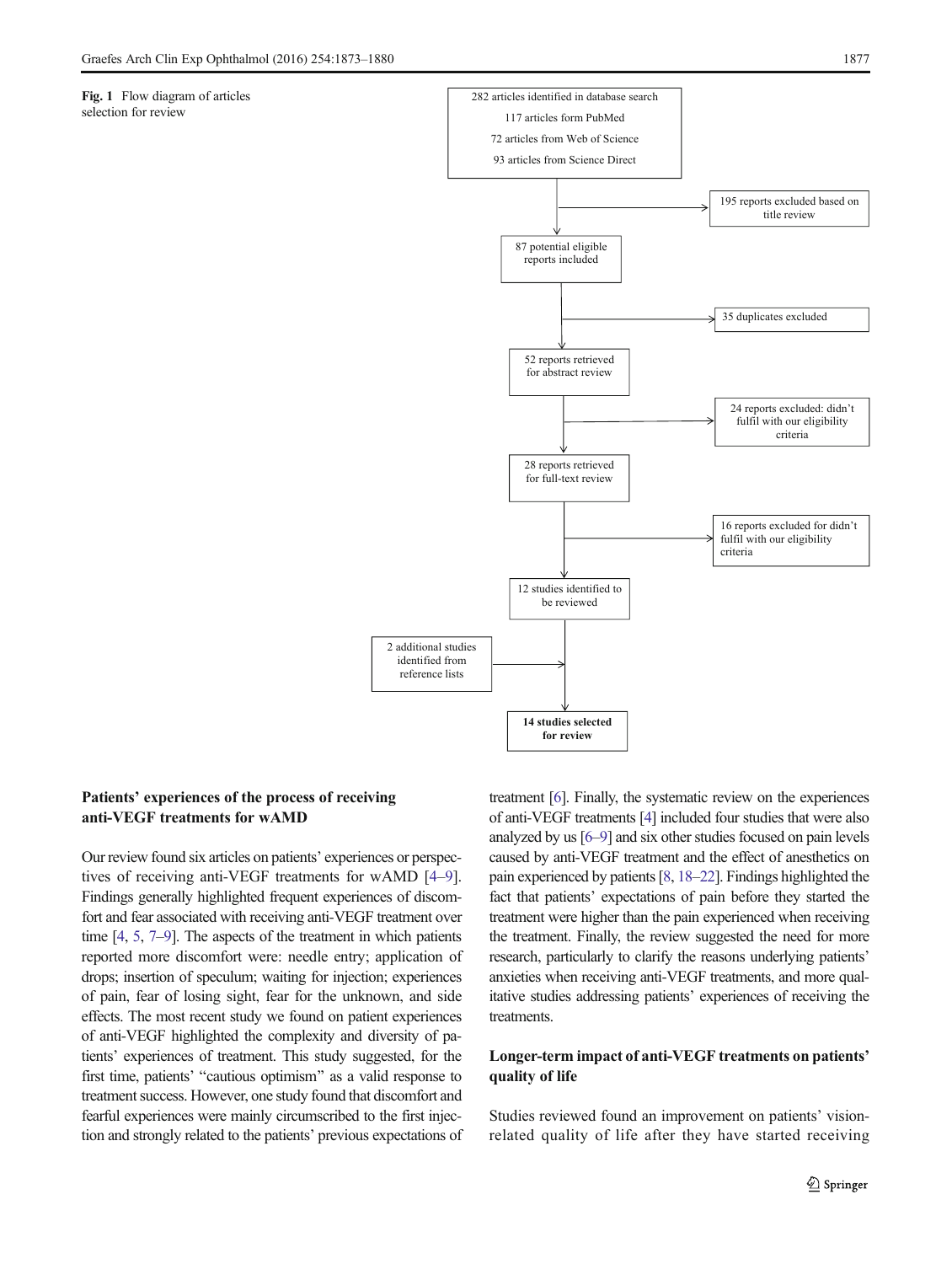intravitreal treatment with ranibizumab for wAMD [\[10](#page-7-0)–[13\]](#page-7-0). This relationship was found to be very dependent on improvements in patients' visual acuity [[10](#page-7-0)–[13\]](#page-7-0). One study found an improvement on patients' VRQL at month 3 of treatment [\[10\]](#page-7-0) and another study found improvements at month 4 of treatment [\[11](#page-7-0)]. Two other studies found better vision-related quality of life after 12 months of treatment [\[11,](#page-7-0) [13](#page-7-0)]. Of four articles identified, three used the National Eye Institute Visual Function Questionnaire (NEI VFQ-25) [[23\]](#page-7-0) to assess patients' vision-related quality of life. This instrument comprises the assessment of general health, quality of vision, and visionrelated quality of life that includes dependency, role limitations, mental health, social functioning, ocular pain, and driving. In general these studies found an improvement on patients' vision-related quality of life after they have started receiving intravitreal treatment with ranibizumab for wAMD. An improvement on patients' mental health was also associated with receiving these treatments [\[10](#page-7-0)–[13\]](#page-7-0).

## Depression and anxiety after anti-VEGF treatments for wAMD

A preliminary study has explored depression in wAMD patients receiving anti-VEGF treatments [\[14\]](#page-7-0). In this study, depression was assessed using the NEI VFQ [[23\]](#page-7-0). Results suggested a slightly lower prevalence rate of depression among patients receiving anti-VEGF treatments in comparison with previous studies in which depression rates were not adjusted for anti-VEGF treatments. Additionally, patients with depression were found to have a greater decline in vision. Finally, depression was unrelated to changes in NEI-VFQ or obstacles to treatment.

With different results, a study conducted with 107 Korean patients with wAMD receiving intravitreal ranibizumab treatment found a prevalence of depression of 26.2 %, which is consistent with the literature pre-anti-VEGF treatments [[15\]](#page-7-0). In this study, depression was assessed using the Geriatric Depression Scale [[24\]](#page-7-0).

A retrospective study analyzed the incidence of a primary diagnosis of depression among Medicare beneficiaries in the US diagnosed with wAMD during a 2-year follow-up period [\[16\]](#page-7-0). In this study, the diagnosis of depression was identified from the enrolment information and Medicare claims filed on behalf of beneficiaries. This study reported no significant differences in the incidence of depression between patients receiving anti-VEGF treatments and those who did not. Furthermore, a first diagnosis of depression during the follow-up period only occurred in 2.0 % of the whole sample.

Finally, a recent prospective observational study conducted in Israel found a significant correlation between patients' anxiety levels experienced before the injection and pain experienced when receiving the injection [\[17\]](#page-7-0). In this study, 25 % of the participants reported high levels of anxiety measured by a visual analogue scale (score≥ 6 on a scale from 0 to 10).

## **Discussion**

Our review shows that the psychological impact of anti-VEGF treatments for wAMD remains a relatively new topic with limited evidence and therefore requires more research. To date, the psychological impact of receiving anti-VEGF treatments for wAMD has been addressed in studies focused on the patient experience of receiving these treatments, the impact of anti-VEGF treatments for patients' vision-related quality of life, and mental health.

The patient experience of receiving anti-VEGF has been the most addressed topic in previous studies about the psychological impact of these treatments for wAMD. In this topic, we found five articles [\[5](#page-7-0)–[9\]](#page-7-0) and one systematic review in which ten articles were reviewed [[4\]](#page-7-0). Findings suggested that, in general, this treatment is well tolerated by patients, but a great portion of them were still anxious about the treatment. According to these studies, patients feel anxious especially because of previous expectations of receiving a needle in the eye, fear of losing their sight, fear of any side effects, and prior experiences of pain when receiving intravitreal injections. Furthermore, as a recent study highlighted [\[5](#page-7-0)], anti-VEGF treatments can have significantly changed the way patients experience this disease and cope with the fear for blindness, because now patients come across with a treatment with great potential for halting disease progression. Studies conducted prior to availability of anti-VEGF treatments considered a patients' optimism about the medical treatments and disease progression as false hope and a non-adapted behavior [[25](#page-7-0)], but patients' cautious optimism about the disease progression can now be acceptable in the light of positive outcomes offered by anti-VEGF treatments and the way the wAMD prognosis is now communicated to patients [[5\]](#page-7-0). However, there are some aspects of the experience of receiving anti-VEGF treatments needing more attention. In this review, we only found three studies exploring in-depth patients' experiences of receiving anti-VEGF treatments using a qualitative design [\[5](#page-7-0), [7,](#page-7-0) [9](#page-7-0)]. The remaining studies that have addressed the experience of receiving anti-VEGF treatment were mainly focused on pain caused by the treatment. It is of paramount importance to generate more evidence on how patients experience these treatments, especially through qualitative research, which could yield high-quality information and is a field as yet largely unexplored [[4\]](#page-7-0). Such evidence is crucial to understand patients' main sources of anxiety and what strategies patients activate to effectively cope with these treatments.

The literature we reviewed suggested that anti-VEGF treatments can have a positive impact on patients' vision-related quality of life, albeit such a relationship is dependent on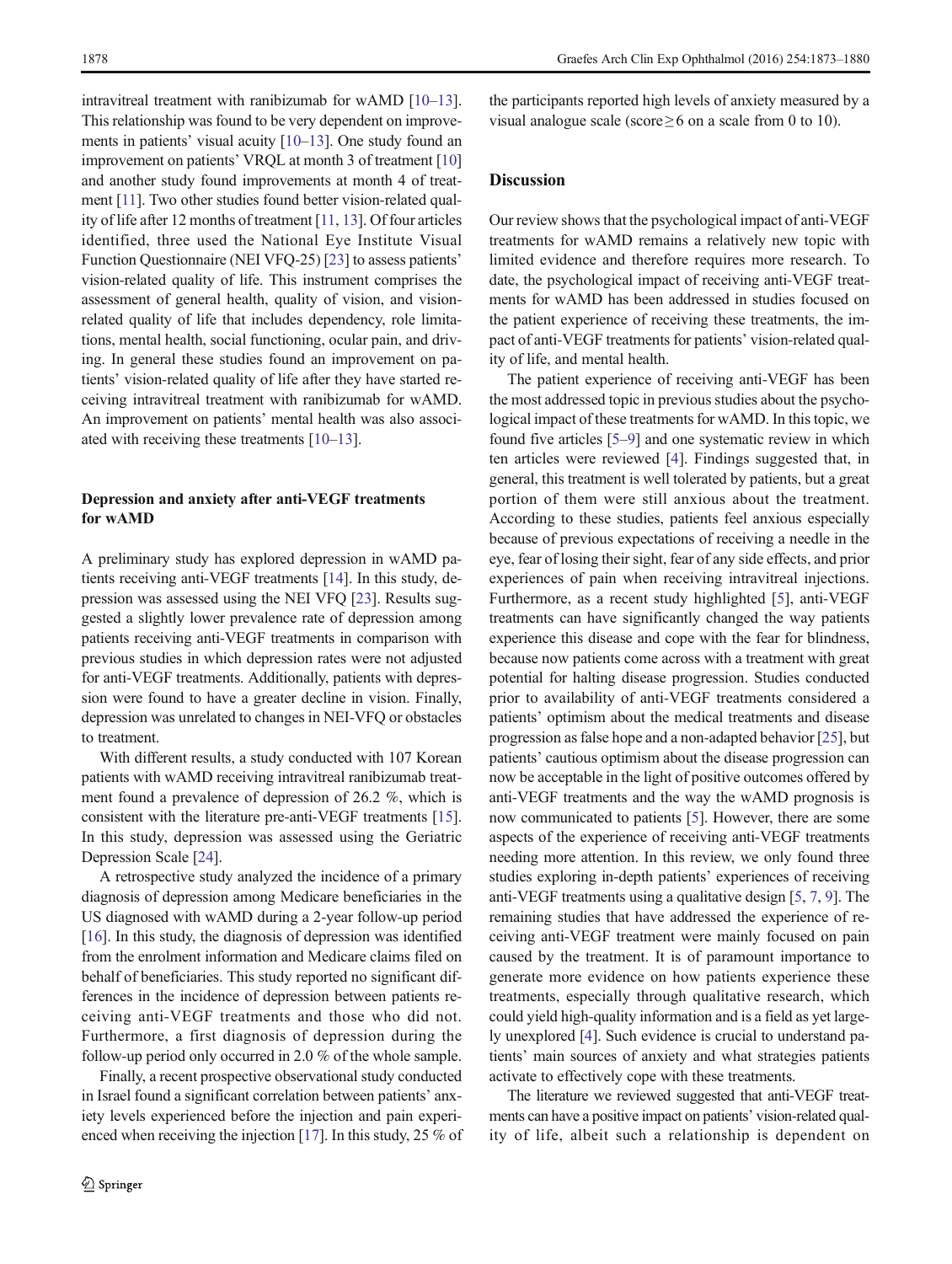improvements in VA [\[10](#page-7-0)–[13\]](#page-7-0). In these studies, the concept of vision-related quality of life included not only a patient's aspects related to the use of vision in activities of everyday life but also mental health and social functioning. These findings therefore suggested a strong link between VA and patients' perceptions of quality of life, functioning, and mental health. However, further research should clarify this link as, according to a recent systematic review, not all previous studies found a strong relationship between VA and adjustment to vision loss or depression after vision loss [\[26](#page-7-0)].

There is strong evidence that AMD patients are likely to be depressed and anxious as a consequence of limitations imposed by vision loss [[1](#page-7-0), [2,](#page-7-0) [27,](#page-7-0) [28](#page-7-0)]. Both conditions are regarded as the most frequent mental health problems among people with AMD with rates ranging from 15.7 to 44 % for depressive symptoms and 9.6 to 30.1 % for anxiety symptoms [[2](#page-7-0)]. Depression would be an additional source of disability for these patients and can compromise the response to the treatment and medical outcomes [\[1,](#page-7-0) [2,](#page-7-0) [29](#page-7-0)]. Previous studies found high comorbidity of depression and AMD but most of them did not control for patients who were receiving anti-VEGF treatments [[20,](#page-7-0) [29](#page-7-0)]. It is important to consider the potential influence of anti-VEGF treatments on prevalence of depression because some studies have suggested a positive correlation between visual acuity and adjustment to vision loss [\[26](#page-7-0)–[28](#page-7-0)], mental health [\[10](#page-7-0)–[13\]](#page-7-0), and quality of life [\[10](#page-7-0)–[13\]](#page-7-0). In our review, we found three studies addressing depression after receiving anti-VEGF treatments for wAMD [[14](#page-7-0)–[17\]](#page-7-0). Two of them suggest no influence of anti-VEGF treatments on prevalence rates of depression. However, in one of these studies [\[15\]](#page-7-0), findings should be carefully analyzed because: (a) the authors did not provide any details on how depression was measured and diagnosed during the follow-up period; and (b) the incidence rates of depression found in this study are oddly lower than those found in previous studies in which standardized and valid instruments were used to measured depression [[2](#page-7-0)]. Finally, the only study that assessed the levels of anxiety associated with receiving anti-VEGF injections suggested that anti-VEGF treatment can induce clinical anxiety, and that the levels of anxiety found are within the range of prevalence of anxiety described in previous studies evaluating psychological impact of AMD [\[2](#page-7-0)].

Some limitations should be acknowledged in this review. First, only articles in English were included in this review, which can be considered a limitation because there are studies on the topic published in other languages. Second, the terminology used to perform the search for articles reflects not only the state of the art but also our previous experience and perhaps bias in the field. Finally, this review did not include grey literature such as academic dissertations or conference abstracts, and therefore there could be other studies addressing this topic that were not reviewed.

In conclusion, there is still very little knowledge on the psychological impact of anti-VEGF treatments for wAMD. Future studies, especially longitudinal research, should bring more

evidence on this topic and clarify the positive and /or negative impact that this treatment can have for patients' mental health and quality of life. An awareness of the likely psychological impact on individual patients should allow physicians to decide holistically, which are the most appropriate treatment strategies to adopt. Such knowledge will be key to developing evidencebased clinical strategies to help patients to manage the treatment and reduce anxiety and pain levels along the treatment. An exploration of depression in patients receiving anti-VEGF treatments would also be valuable for developing new intervention strategies to prevent long-term mental health problems among these patients. Additionally, it will be helpful to prevent any patient drop-outs, which can compromise any positive outcomes brought by anti-VEGF treatments. Because ant-VEGF treatments are being used with other ophthalmologic conditions rather than wAMD, it would be relevant to study experiences of treatment, adherence to treatment, mental health, and quality of life across other conditions such as diabetic macular edema or choroidal neovascularization secondary to pathologic myopia. The specific case of macular edema deserves special attention because there is evidence of a strong link between diabetes and depression, regardless the co-existence of vision loss [\[30](#page-7-0)–[32\]](#page-7-0).

Great advances have been made over the last decade in treating a generation of patients for whom there had previously been no hope for visual gain and further research on psychological impact of anti-VEGF treatments should expand on such advances for the overall welfare and benefit of patients with retinal disease.

#### Compliance with ethical standards

Funding Bayer provided financial support in the form of a research grant (Reference R117779) to investigate the psychological impact of anti-VEGF treatments for wAMD. The sponsor had no role in the design or conduct of this research.

Conflict of interest The authors have the following affiliations/ involvements with organizations or entities with financial interests:

Hugo Senra is receiving an educational grant from Bayer.

Zaria Ali has no conflicts of interest.

Konstantinos Balaskas is receiving travel/educational grants from Novartis, Bayer, and Alimera.

Tariq Aslam is receiving travel/educational grants from Bayer, Novartis, Bausch and Lomb, Alimera, Oraya, and Thea.

Ethical approval All procedures performed in studies involving human participants were in accordance with the ethical standards of the institutional and/or national research committee and with the 1964 Helsinki Declaration and its later amendments or comparable ethical standards.

Open Access This article is distributed under the terms of the Creative Commons Attribution 4.0 International License (http:// creativecommons.org/licenses/by/4.0/), which permits unrestricted use, distribution, and reproduction in any medium, provided you give appropriate credit to the original author(s) and the source, provide a link to the Creative Commons license, and indicate if changes were made.